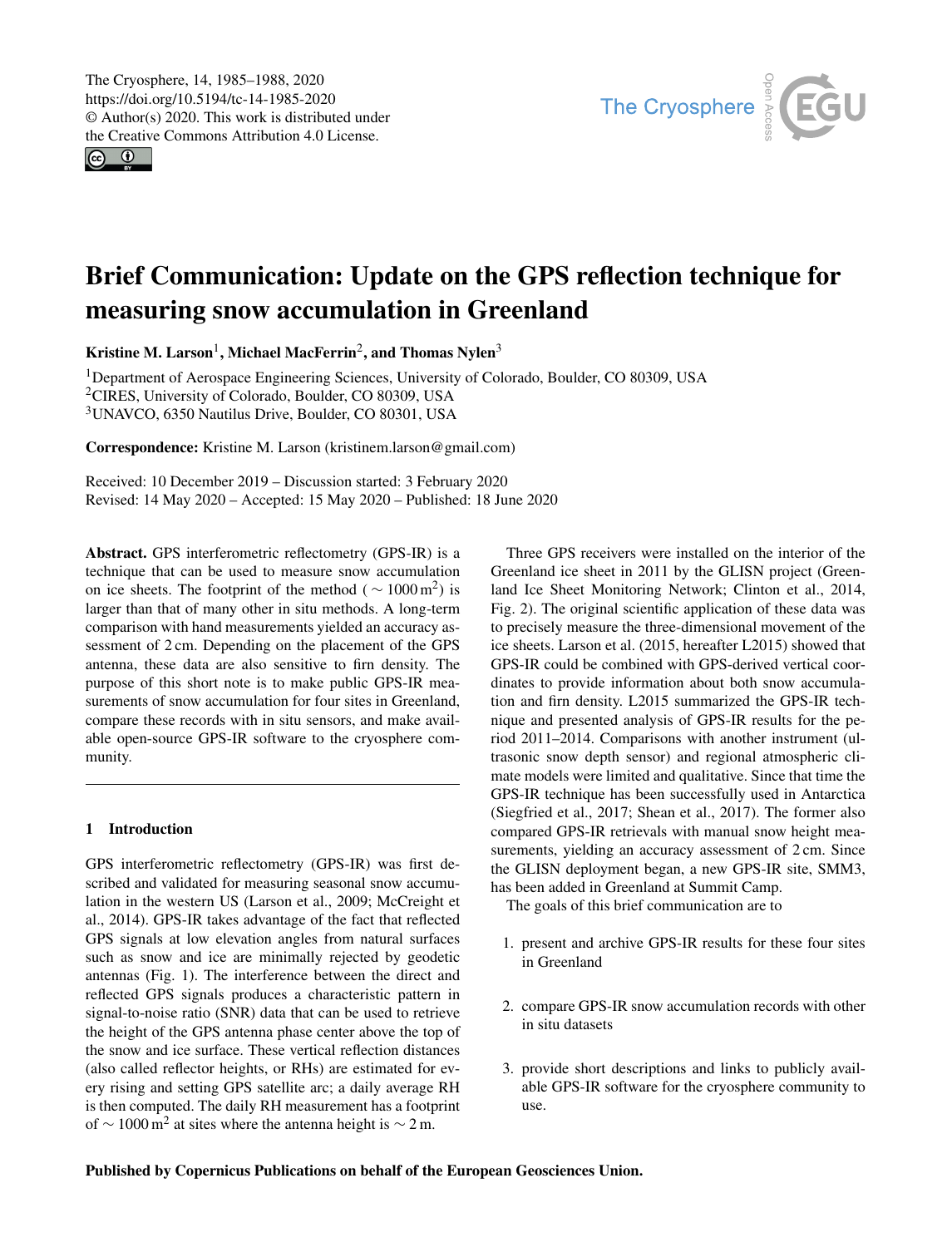

Figure 1. On the left GPS-IR geometry is shown along with a drawing of a typical GLISN installation. The reflected signal (in gray) interferes with the direct signal (black), which creates an interference pattern directly related to the reflector height (blue). The latter is defined as the distance between the GPS antenna phase center and the top of the ice–snow surface. The GPS vertical coordinates are defined relative to the center of the Earth. On the right is a photograph of GPS station GLS1 in 2011. The GPS antenna is attached to a monument made of plywood, buried 1.5 m below the surface at installation. Photo courtesy of IRIS.

# 2 GPS data

The original GLISN sites in Greenland are located at the DYE-2, Ice South Station, and NEEM field camps (GLS1, GLS2, GLS3). GLS3 was moved to a new monument in 2012. A fourth GPS reflection site was installed at Summit Camp in summer of 2017 (SMM3). Each GPS receiver is a dual-frequency carrier phase geodetic-quality unit. At the GLISN sites, the antenna is mounted to a pole which is attached to a plywood base and then buried 0.5–1.5 m below the surface. At installation the pole was ∼ 3 m above the ice surface. At SMM3, the antenna is attached at the top of a 16.5 m Rohn tower, which when installed had approximately 0.5 m of the tower below the surface. The GPS data for the GLISN sites are telemetered on an hourly or daily basis via Iridium modems to the UNAVCO archiving facility. Raw GPS data from all four sites are archived at UNAVCO and freely available to the public. For this study, 15 s GPS sampling rates and the L1 SNR GPS data were used.

#### 3 Summary of archived results

Here we have archived the RH measurements with daily position results computed by the Nevada Geodetic Laboratory (2019). Figure 1 describes the similarities and differences between the two kinds of GPS measurements. RH measures the distance between the GPS antenna phase center and the top of the ice–snow surface. The geocentric vertical coordinates measure how the pole moves with respect to the center of the Earth. Both measurements are sensitive to the length of the pole that connects the antenna to the base. When the pole is extended, those pole extensions (which are identi-



Figure 2. Map locations of the GLISN GPS sites and SMM3 (Summit Camp). Mean annual snow accumulation rates (water equivalent) are also shown (Mottram et al., 2017).

cal for the two kinds of measurements) must be corrected in both data sets.

At GLS1 only the RHs are shown (Fig. 3a). The RH measurements clearly show when the pole was lengthened, in 2016 and 2017. Elevation of the snow surface (Fig. 3b) is the mirror of the RH after the pole offsets are removed. At this site the geocentric vertical coordinates are not used except to calculate the pole extensions. At GLS2 and GLS3 both RH and geocentric vertical coordinates are shown (Fig. 3c–f). Both RH and geocentric verticals are sensitive to the length of the pole, so when the poles are extended there is an immediate and equal response in both measurements. Additionally, L2015 explained that the geocentric vertical changes reflect a combination of two effects: firn compaction between the surface and the antenna anchor point and vertical movement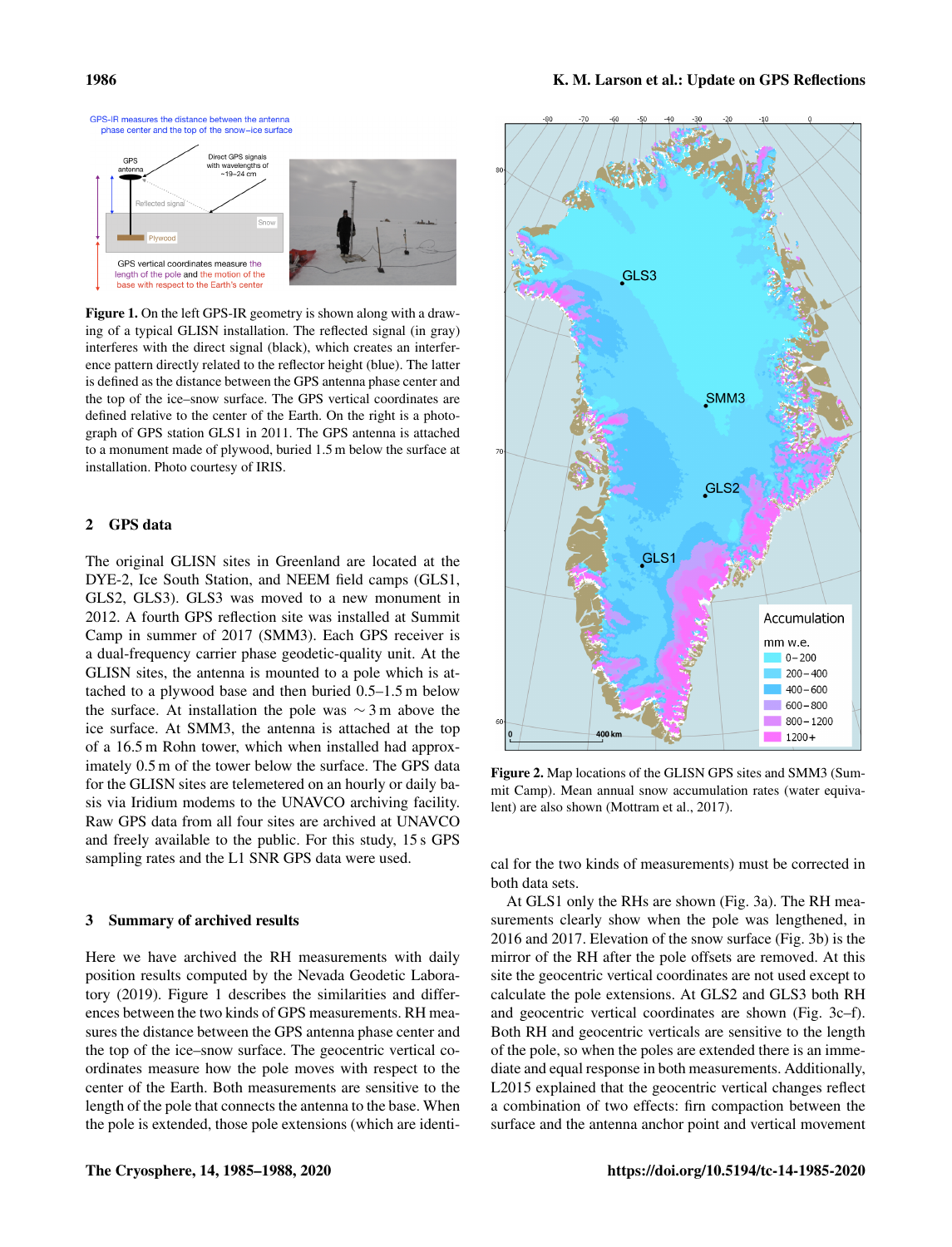

Figure 3. (a) GLS1 reflector heights; (b) surface elevation for GLS1 compared to in situ measurements from GC-Net and FirnCover; (c) GLS2 reflector heights (blue) and geocentric verticals (red); (d) surface elevation for GLS2; (e) GLS3 reflector heights (blue) and geocentric verticals (red); (f) surface elevation for GLS3; (g) SMM3 reflector heights (blue) and geocentric verticals (red), and in situ measurements from FirnCover; (h) SMM3 reflector heights with linear trend removed and sign change. All GPS verticals are defined with respect to the center of the Earth, and thus a constant has been removed before plotting them.

due to the local ice slope (derived from the GIMP elevation dataset, Howat et al., 2014). The second of these two effects is found to be small but non-negligible, 1.9 and 1.1 cm  $yr^{-1}$ downwards for GLS2 and GLS3, respectively. The RH are affected by both new snowfall–surface melt and firn compaction. At sites with significant snow compaction effects, L2015 suggested that the effects could be removed by subtracting the geocentric vertical positions from the RH. The latter would need to be adjusted by the local slope vertical velocity, which does not affect RH. Figure 3d and f show this combination,  $RH - (geocentric$  verticals  $+$  local slope velocity), with a sign change so as to indicate surface elevation changes.

Figure 3g summarizes the results for Summit Camp. Unlike the GLISN sites, which are between 1 and 3 m above the snow–ice surface, this GPS antenna was mounted on a 16.5 m tall tower. The first several months of the data records show nonlinear motion for both vertical positions and RH, which you would expect for a taller tower with a shallow installation and relatively dry firn. We used the data from November 2017 to November 2019 to detrend the RH in order to emphasize the accumulation and melt events. The archived result file for SMM3 includes both the raw RH and the geocentric vertical coordinates. Here we have chosen not to remove effects of snow compaction.

#### 4 Comparison with in situ sensors

We compare the GPS-IR snow accumulation records at DYE-2 with two independent in situ snow accumulation sensors (Fig. 3a). The first is a 6-year record provided by the Greenland Climate Network, GC-Net (Steffen and Box, 2001). The GC-Net instrument is an ultrasonic snow depth sensor that has operated since 1995. It is ∼ 2 km from the GPS site. It is estimated to be anchored at a depth of 15 m in 2011 (Koni Steffen, personal communication, 2014). The correlation between the two records is 0.993, and the standard deviation of the difference is 9.4 cm. The GPS-IR records between May 2015 and May 2019 are compared with another ultrasonic snow depth sensor ∼ 500 m from the GC-Net unit. It was installed as part of the NASA-funded Firn Compaction Verification and Reconnaissance (FirnCover) project. Similar to the GC-Net sensor, the correlation between the GPS-IR records and FirnCover is very strong (0.992) and the standard deviation of the difference is 9.9 cm. These comparisons demonstrate the fidelity of the GPS-IR records for long-term snow accumulation studies compared with established field measurements of snow depth. The 9.4 and 9.9 cm standard deviations of anomalies are less than or equal to the magnitude of windblown features such as sastrugi that can migrate underneath the relatively small footprints of the sonicranging sensors during their measurement periods.

### 5 GPS-IR software

GPS-IR is based on extracting characteristic frequencies found in GPS SNR data. The general principles of GPS-IR and some sample datasets are provided by Roesler and Larson (2018). The code needed to apply these principles to new GPS datasets is now available at GitHub (Larson, 2019). These codes assume that the GPS data are available in the standard format known as RINEX (Gurtner, 1994). Fortran code is available to read RINEX files and compute the needed GPS-IR parameters (i.e., satellite elevation and azimuth angles). GPS-IR analysis software to routinely compute reflector heights from these files is available on GitHub in both MATLAB and Python, along with a user manual.

For cryosphere scientists who might have an interest in GPS-IR but do not have a routine need for it, a web app has been developed that automatically computes reflector heights [\(https://gnss-reflections.org,](https://gnss-reflections.org) last access: 1 May 2020). The beta version of the app supports both data that have been archived at major GPS data centers and userprovided RINEX files (Larson, 2020). The GitHub site discussed in the previous paragraph provides a bash script that can be used to call the web app along with some examples.